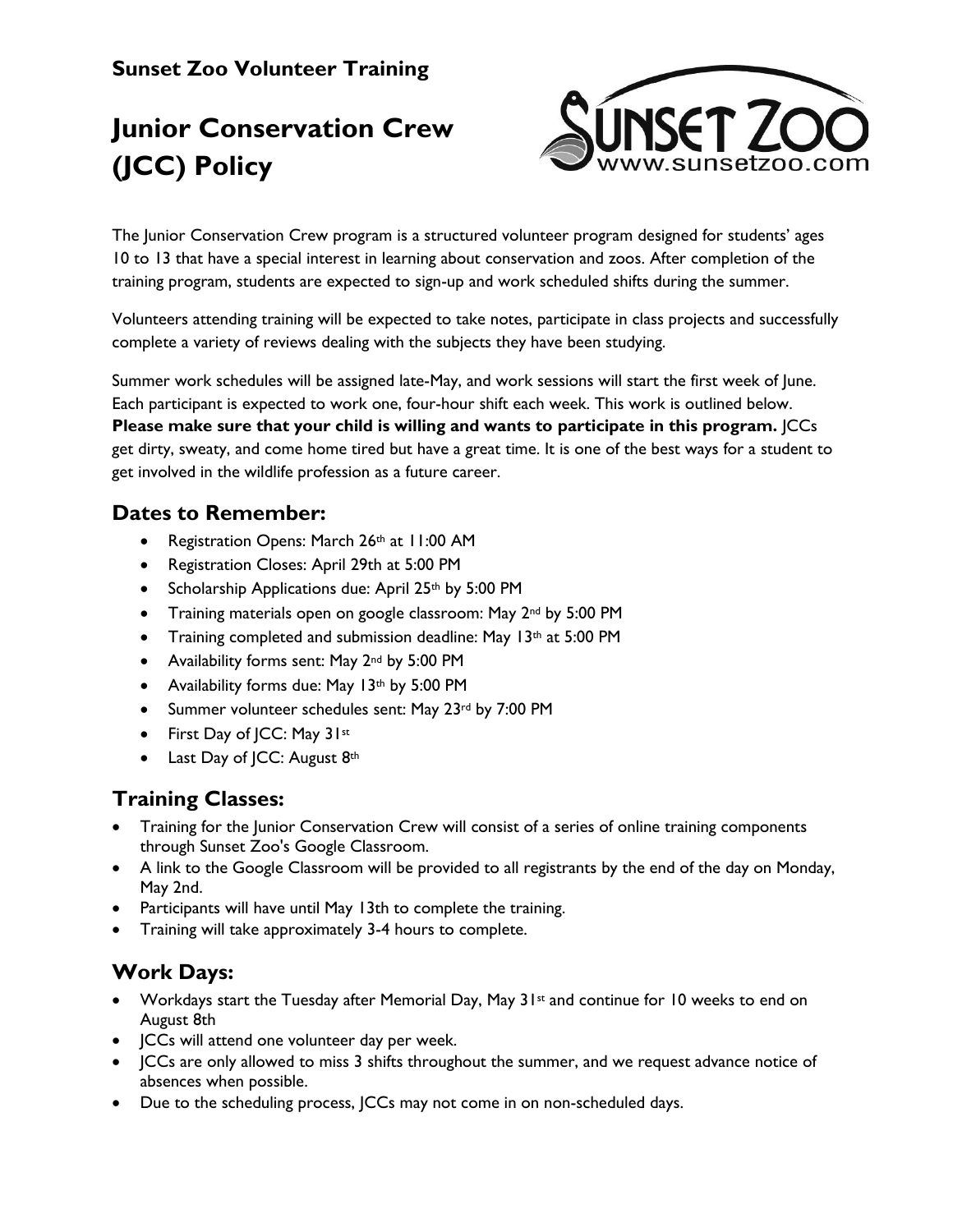# **Sunset Zoo Volunteer Training**

- JCCs will participate in a series of conservation initiatives throughout the summer. During each shift they will always participate in the following three activities:
	- 1. Bug Safari a citizen science activity focusing on the importance of arthropods in our environment.
	- 2. ZooMonitor an animal behavior research program designed to gather information important to enhancing the welfare and wellness of the animals in our care at Sunset Zoo.
	- 3. Conservation Education Project a video project that will be developed over the course of the summer. The focus of the videos will be to create a 60-90 second video that focuses on the conservation initiatives for a certain species and is appropriate for their peers. Sunset Zoo will post the videos in the "just for kids" section of the zoo's website.
	- 4. Monarch Larvae Monitoring Project a citizen science project that collects data on monarch larvae in the environment, selects a random sample of larvae to raise to adulthood and tests for monarch parasites.
- JCCs will have the opportunity to participate in these other conservation focused activities over the course of the summer:
	- 1. Invasive species removal The zoo is being overrun by Japanese honeysuckle an invasive species that chokes out native plants in the landscape. It is important to remove invasive species so that local native plants can grow and provide appropriate habitat for native wildlife.
	- 2. Recycling  $\Delta u \, du \,$  participants will help us quantify how much recycling we collect and how well guests recycle the appropriate items. This will help the zoo understand how well this aspect of our green practices initiative is working. Participants will also help us to develop materials to improve recycling compliance and test materials to see what works.
	- 3. Zooniverse a citizen science program aimed at helping identify animals caught in camera traps. This helps scientist understand the biodiversity of the animals in different ecosystems.
- All JCCs are also responsible for cleaning up after themselves.
- JCCs are expected to work together as a team. If a supervisor has continuous problems with a JCC not wanting to work as a team, parents will be contacted and a meeting may be set up. The work is not always easy but it is rewarding!
- Each shift has a paid adult supervisor. Supervisors have gone through training and know the zoo and its policies well.
- There are two possible shifts times for JCCs to choose from. Each shift is four hours long. The morning shift runs from 8:15 am -11:45 am and the afternoon shift runs from 1:15 pm – 4:45 pm.
- Closed-toed shoes are a must! Wear shoes that you don't mind getting muddy and wet.
- JCCs must also comply with Sunset Zoo's Uniform and Appearance Policy. This will be discussed during training sessions.

#### *Safety Precautions*

- Due to concerns with the ongoing COVID-19 pandemic, Sunset zoo staff will follow guidance from the Centers for Disease Control & Prevention, Riley County Health Department, and City Administration.
- There are currently no mask mandates in effect.
- If our mask wearing requirement changes due to updated ordinances or City policies, we will communicate that directly with all registered families.
- Participants and supervisors will attempt to maintain 6ft of social distance, but this will not be possible at all times.
- Frequent handwashing/hand sanitizing will be expected of all participants.
- Supervisors will disinfect all surfaces in the classrooms at the conclusion of each shift.